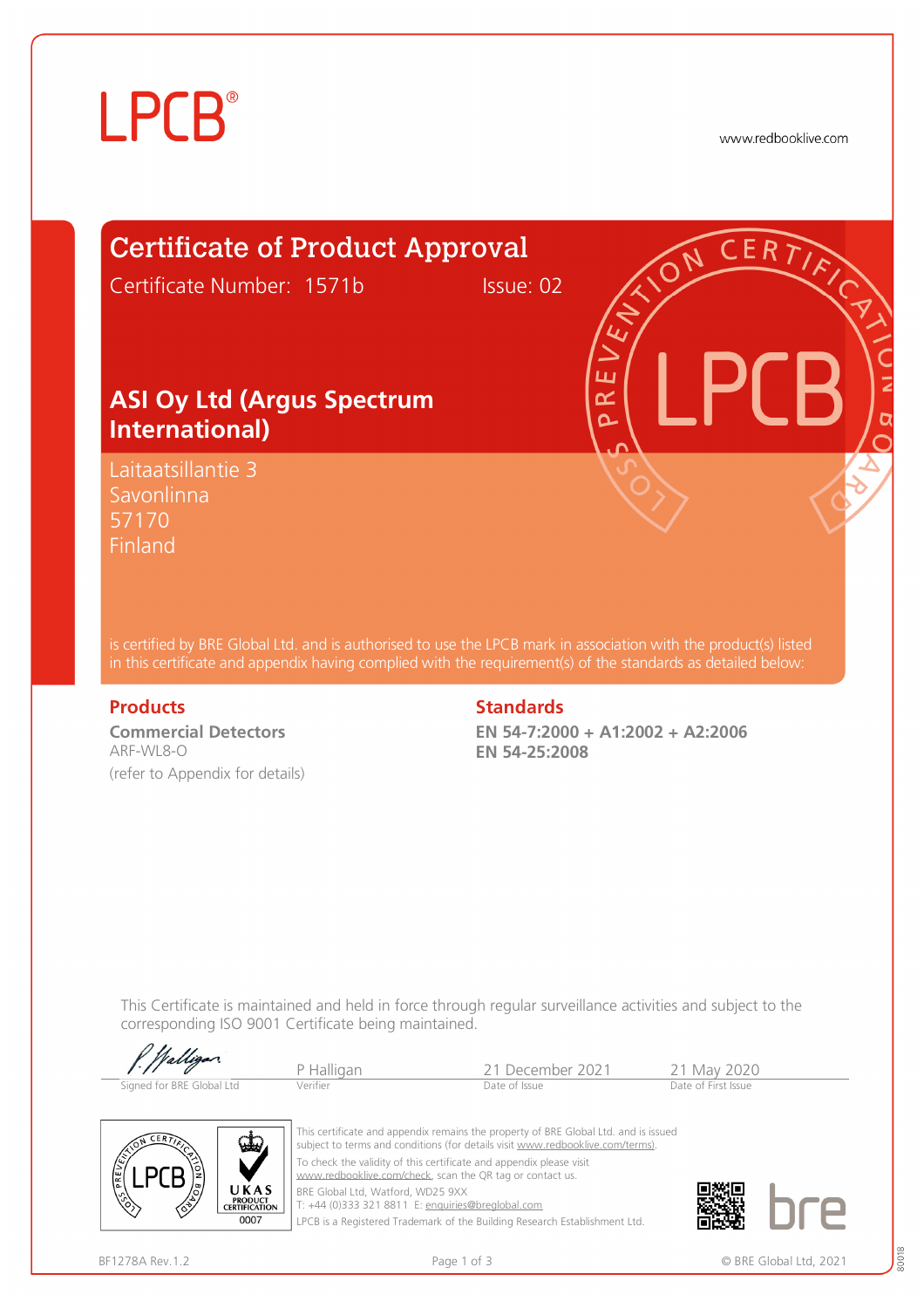## **LPCB**®

## Appendix to Certificate No: 1571b Issue: 02

### **ASI Oy Ltd (Argus Spectrum International)**

| Certified<br>Product | <b>Description</b>                                                                                                                                                                                                                                                  | <b>LPCB</b><br>Ref.No. |
|----------------------|---------------------------------------------------------------------------------------------------------------------------------------------------------------------------------------------------------------------------------------------------------------------|------------------------|
| ARF-WL8-O            | Wireless Optical Smoke Detector<br>Notes:<br>1. Approved to EN54-7 at the following sensitivity settings:<br>- High<br>- Normal<br>- Low<br>2. The device must be used with the following batteries only:<br>- Primary $-$ CR123A (3V)<br>- Secondary - CR2032 (3V) | 1571b/01               |

This Certificate is maintained and held in force through regular surveillance activities and subject to the corresponding ISO 9001 Certificate being maintained.

| / Walligan                                                                                                                                                                                                                                                                                                                                                                                                             | P Halligan | 21 December 2021 | 21 May 2020         |
|------------------------------------------------------------------------------------------------------------------------------------------------------------------------------------------------------------------------------------------------------------------------------------------------------------------------------------------------------------------------------------------------------------------------|------------|------------------|---------------------|
| Signed for BRE Global Ltd                                                                                                                                                                                                                                                                                                                                                                                              | Verifier   | Date of Issue    | Date of First Issue |
| This certificate and appendix remains the property of BRE Global Ltd. and is issued<br>CERT<br>WW.<br>subject to terms and conditions (for details visit www.redbooklive.com/terms).<br>with the contract of the property of the contract of the contract of the contract of the contract of the contract of the contract of the contract of the contract of the contract of the contract of the contract of the contr |            |                  |                     |



BRE Global Ltd, Watford, WD25 9XX

T: +44 (0)333 321 8811 E: [enquiries@breglobal.com](mailto:enquiries@breglobal.com)

LPCB is a Registered Trademark of the Building Research Establishment Ltd.



**LPCB** 

UKAS **PRODUCT<br>CERTIFICATION** 0007

80018